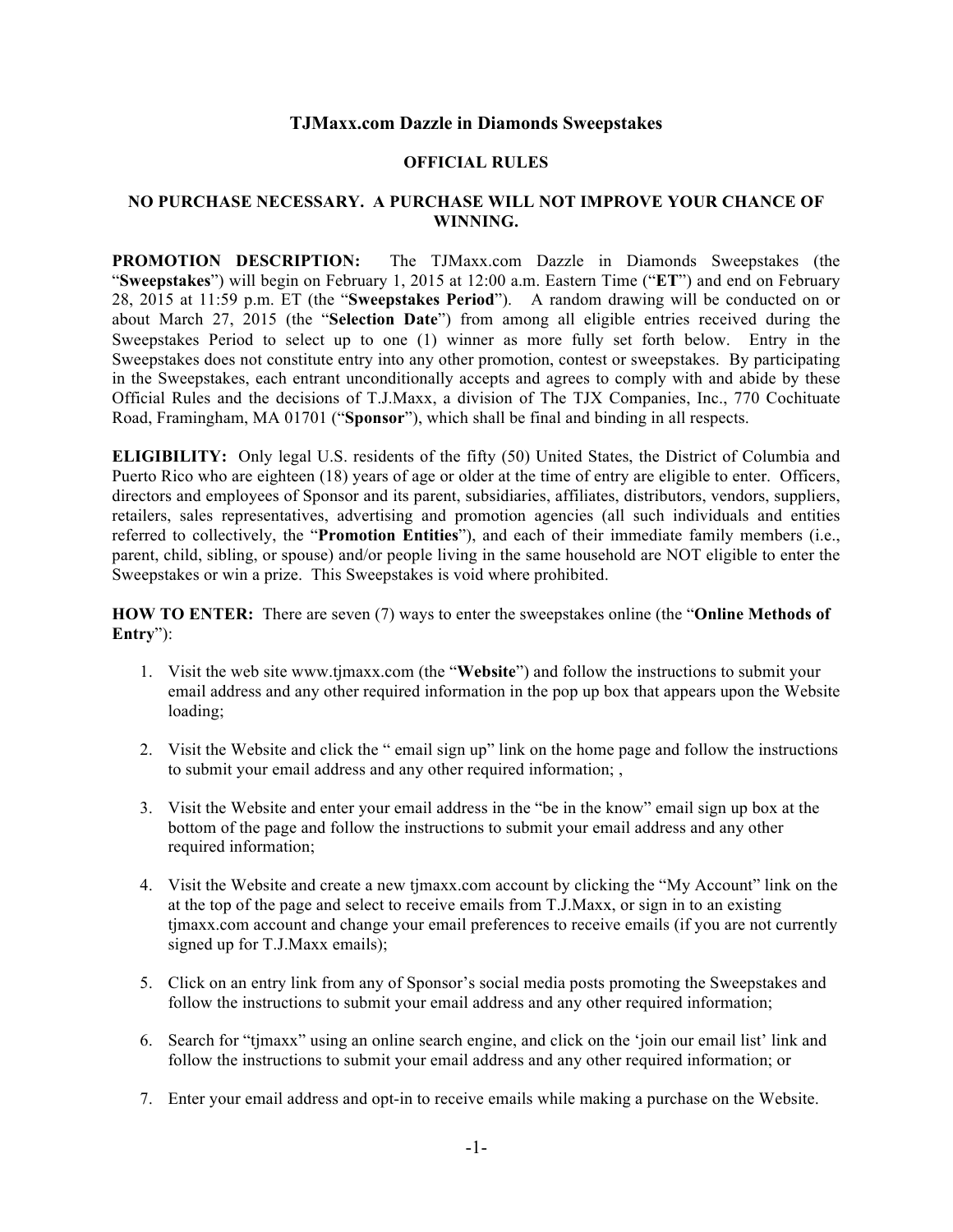To enter using any of the Online Methods of Entry, you must complete the required fields with the information requested and click "Submit" to submit your entry into the Sweepstakes. Upon completion and submission of the required entry information, you will receive one (1) entry in the Sweepstakes. **You may only enter using one of the Online Methods of Entry by entering an email address that is not contained in Sponsor's email subscription list at the time of entry. Limit one (1) entry per person regardless of method of entry.** All entries must be received by the end of the Sweepstakes Period in order to participate in the Sweepstakes. The Website's database clock will be the official time keeper for this Sweepstakes. All required information on the entry form must be completed to enter and to be eligible to win. Proof of entering entry information at the Website is not considered proof of delivery to or receipt by Sponsor of such entry. Except as otherwise contemplated in these Official Rules, and to the extent entrants may otherwise elect at the time of entry, personal information collected in connection with the Sweepstakes will be used in accordance with Sponsor's privacy policy located at http://tjmaxx.tjx.com/store/jump/topic/privacy-policy/2400099.

Entry must be made by the entrant, only using one of the Online Methods of Entry. Entries made by any other individual or any entity, and/or originating at any other web site or e-mail address, including but not limited to commercial sweepstakes subscription notification and/or entering service sites, will be declared invalid and disqualified for this Sweepstakes. Tampering with the entry process or the operation of the Sweepstakes, including but not limited to the use of any device to automate the entry process, is prohibited and any entries deemed by Sponsor, in its sole discretion, to have been submitted in this manner will be void. In the event a dispute regarding the identity of the individual who actually submitted an entry cannot be resolved to Sponsor's satisfaction, the affected entry(ies) will be deemed ineligible. The Promotion Entities shall not be responsible for incorrect or inaccurate entry information whether caused by Internet users or by any of the equipment or programming associated with or utilized in the Sweepstakes or by any technical or human error which may occur in the processing of the entries in the Sweepstakes. The Promotion Entities assume no responsibility or liability for any error, omission, interruption, deletion, theft or destruction, or unauthorized access to, or alteration of entries.

**ALTERNATE FREE METHOD OF ENTRY:** To enter the Sweepstakes without subscribing an email address to Sponsor's email subscription list or if your email address is already contained on Sponsor's email subscription list, hand print in blue or black ink on a standard 3 x 5 inch card; "TJMaxx.com Dazzle in Diamonds Sweepstakes," your full name, complete home address including zip code, birth date, email address, and telephone number and mail it to The TJX Companies, Inc. c/o E-Commerce Marketing, 770 Cochituate Road, Framingham, MA 01701 to receive one (1) entry into the Sweepstakes. The card must be postmarked during the Sweepstakes Period and received by Sponsor within five (5) business days of the end of the Sweepstakes Period to be entered into the Sweepstakes. **Limit one (1) entry per person regardless of method of entry**.

**WINNER SELECTION AND NOTIFICATION:** On or about the Selection Date, one (1) winner will be selected in a random drawing conducted by Sponsor from all eligible entries received throughout the Sweepstakes Period. The potential prize winner will be notified by e-mail using the contact information provided at the time of entry. Sponsor shall have no liability for any winner notification that is lost, intercepted or not received by a potential winner for any reason. Time is of the essence in awarding the prize. If, despite reasonable efforts, a potential prize winner does not respond within three (3) days of the first notification attempt, or if a prize or prize notification is returned as unclaimed or undeliverable to such potential prize winner, such potential prize winner will forfeit the applicable prize and an alternate prize winner may be selected. If any potential prize winner is found to be ineligible, or if he or she has not complied with these Official Rules or declines the applicable prize for any reason prior to award, such potential prize winner will be disqualified and an alternate winner may be selected. Sponsor may successively attempt to contact up to two (2) potential prize winners of in accordance with such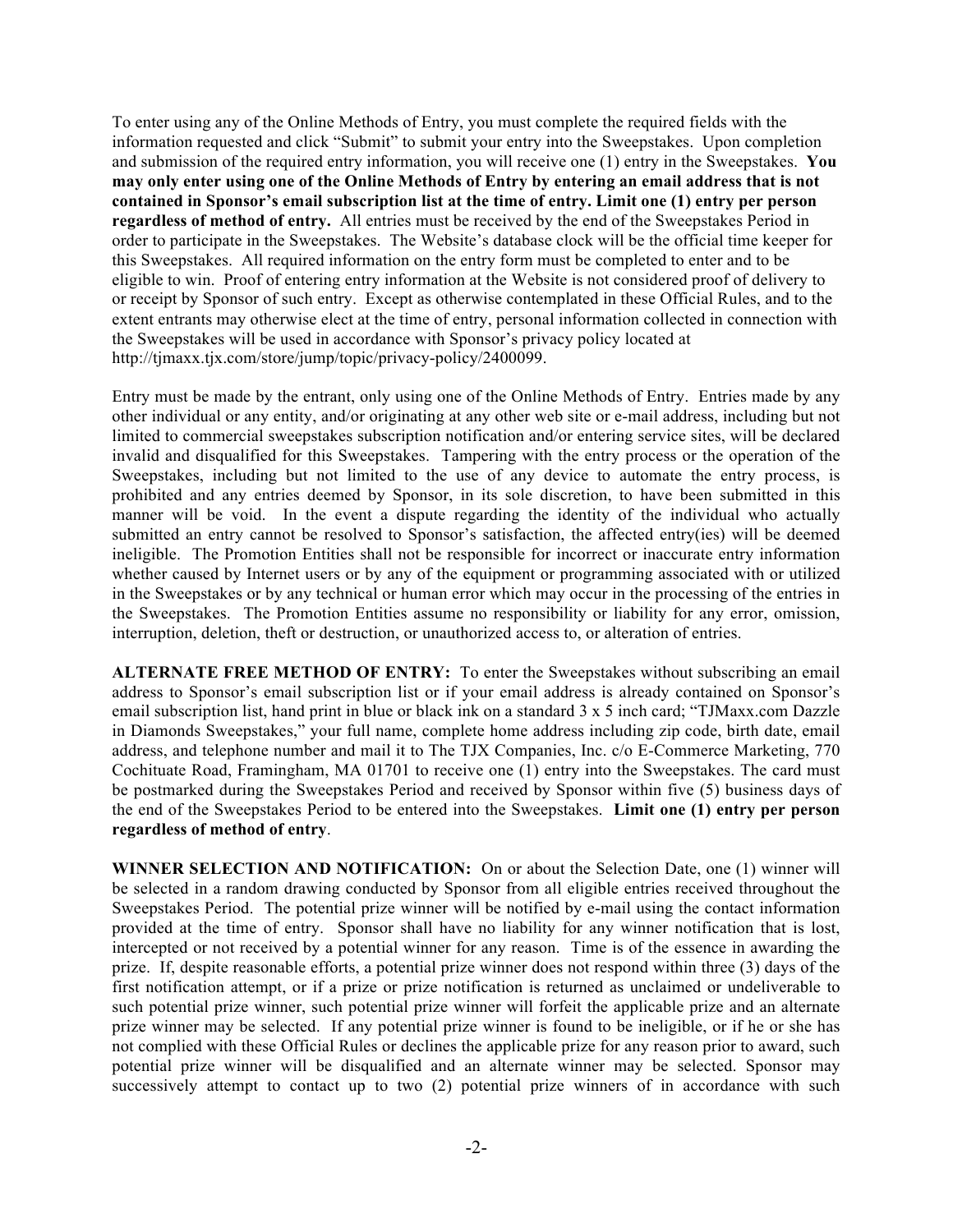procedure, and if there is still no confirmed prize winner after such attempts have been made, if any, the applicable prize may go unawarded.

**PRIZES/ODDS:** One (1) prize is available during the Sweepstakes. The prize consists of one (1) diamond bracelet (approximate retail value "**ARV**": \$19,999.99). **Actual odds of winning depend on the number of eligible entries received during the Sweepstakes Period.** 

**GENERAL PRIZE CONDITIONS:** No cash alternative or substitution of prizes will be allowed, except Sponsor reserves the right in its sole discretion to substitute prizes of comparable value if any prize listed is unavailable, in whole or in part, for any reason. Prizes will be awarded only if the potential prize winner fully complies with these Official Rules. All portions of the prize(s) are non-assignable and nontransferable. Product prizes are not returnable to T.J.Maxx or www.tjmaxx.com. Any prizes pictured in point-of-sale, online, television and print advertising, promotional packaging, and other Sweepstakes materials are for illustrative purposes only. All details and other restrictions of the prize(s) not specified in these Official Rules will be determined by Sponsor in its sole discretion. **EACH WINNER IS SOLELY RESPONSIBLE FOR REPORTING AND PAYING ANY AND ALL FEDERAL, STATE, AND/OR LOCAL TAXES OR OTHER TAXES, FEES OR COSTS THAT MAY APPLY TO ACCEPTING A PRIZE; SPONSOR IS NOT RESPONSIBLE FOR AND WILL NOT PAY ANY SUCH TAXES.** The potential prize winner may be required to execute a Statement of Eligibility, a Liability Release, and (where imposing such condition is legal) a Publicity Release (collectively, "**Prize Claim Documents**"). If any potential winner fails or refuses to sign and return all Prize Claim Documents within ten (10) days of prize notification, the winner may be disqualified and an alternate winner may be selected.

Sponsor makes no warranties, and hereby disclaims any and all warranties, express or implied, concerning any prize furnished in connection with the Sweepstakes. WITHOUT LIMITING THE GENERALITY OF THE FOREGOING, SUCH PRIZES ARE PROVIDED "AS IS" WITHOUT WARRANTY OF ANY KIND, EITHER EXPRESS OR IMPLIED, AND SPONSOR HEREBY DISCLAIMS ALL SUCH WARRANTIES, INCLUDING BUT NOT LIMITED TO, THE IMPLIED WARRANTIES OF MERCHANTABILITY, FITNESS FOR A PARTICULAR PURPOSE AND/OR NON-INFRINGEMENT.

**GENERAL LIABILITY RELEASE/FORCE MAJEURE:** Acceptance of a prize constitutes winner's permission for the Promotion Entities to use winner's name, photograph, likeness, voice, biographical information, statements and address (city and state) for advertising and/or publicity purposes worldwide and in all forms of media now known or hereafter developed, in perpetuity, without further compensation. Entrants agree that the Promotion Entities (A) shall not be responsible or liable for, and are hereby released from, any and all costs, injuries, losses or damages of any kind, including, without limitation, death and bodily injury, due in whole or in part, directly or indirectly, to participation in the Sweepstakes or any Sweepstakes-related activity, or from entrants' acceptance, receipt, possession and/or use or misuse of any prize, and (B) have not made any warranty, representation or guarantee express or implied, in fact or in law, with respect to any prize, including, without limitation, to such prize's quality or fitness for a particular purpose. Sponsor assumes no responsibility for any damage to an entrant's, or any other person's, computer system which is occasioned by accessing the Website or otherwise participating in the Sweepstakes, or for any computer system, phone line, hardware, software or program malfunctions, or other errors, failures, delayed computer transmissions or network connections that are human or technical in nature. Without limiting the generality of the foregoing, Sponsor is not responsible for incomplete, illegible, misdirected, misprinted, late, lost, damaged, stolen, or postage-due prize notifications; or for lost, interrupted, inaccessible or unavailable networks, servers, satellites, Internet service providers, websites, or other connections; or for miscommunications, failed, jumbled, scrambled, delayed, or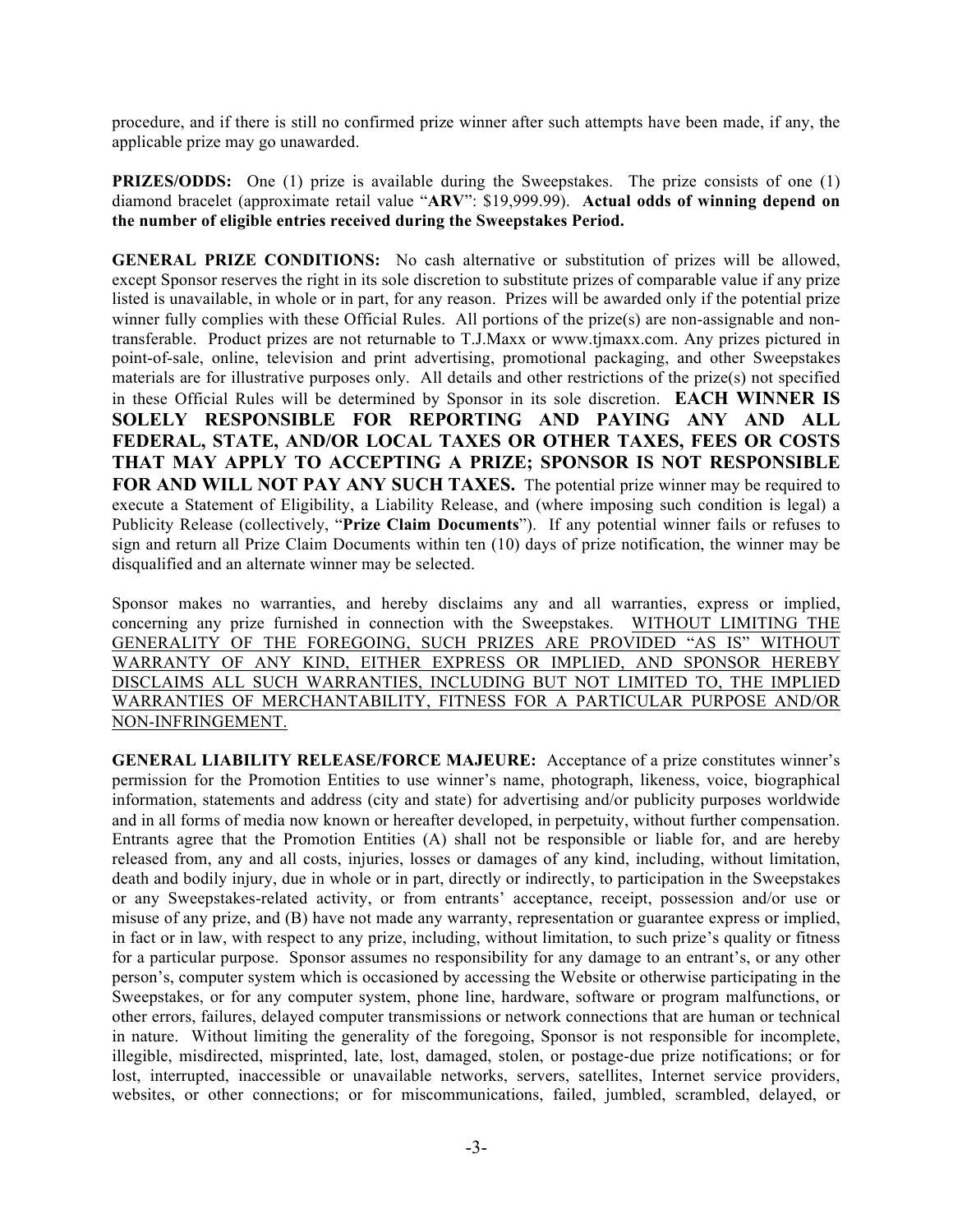misdirected computer, telephone or cable transmissions; or for any technical malfunctions, failures, difficulties or other errors of any kind or nature; or for the incorrect or inaccurate capture of information, or the failure to capture any information. Sponsor reserves the right in its sole discretion to disqualify any individual who is found to be tampering with the entry process or the operation of the Sweepstakes or the Website, to be acting in violation of these Official Rules, or to be acting in an unsportsmanlike or disruptive manner, or with the intent to disrupt or undermine the legitimate operation of the Sweepstakes, or to annoy, abuse, threaten or harass any other person, and Sponsor reserves the right to seek damages and other remedies from any such person to the fullest extent permitted by law. No mechanically reproduced, illegible, incomplete, forged, software-generated or other automated multiple entries will be accepted. Sponsor reserves the right to modify, extend, suspend, or terminate the Sweepstakes if it determines, in its sole discretion, that the Sweepstakes is technically impaired or corrupted or that fraud or technical problems, failures or malfunctions or other causes beyond Sponsor's control have destroyed or severely undermined or to any degree impaired the integrity, administration, security, proper play and/or feasibility of the Sweepstakes as contemplated herein. In the event an insufficient number of eligible entries are received and/or Sponsor is prevented from awarding prizes or continuing with the Sweepstakes as contemplated herein by any event beyond its control, including but not limited to fire, flood, natural or man-made epidemic of health of other means, earthquake, explosion, labor dispute or strike, act of God or public enemy, satellite or equipment failure, riot or civil disturbance, terrorist threat or activity, war (declared or undeclared) or any federal state or local government law, order, or regulation, public health crisis, order of any court or jurisdiction, or other cause not reasonably within Sponsor's control (each a "**Force Majeure**" event or occurrence), then subject to any governmental approval which may be required, Sponsor shall have the right to modify, suspend, extend or terminate the Sweepstakes. If the Sweepstakes is terminated before the designated end date, Sponsor will (if possible) select the winner in a random drawing from all eligible, non-suspect entries received as of the date of the event giving rise to the termination. Inclusion in such drawing shall be each entrant's sole and exclusive remedy under such circumstances. Only the type and quantity of prizes described in these Official Rules will be awarded. These Official Rules cannot be modified or amended in any way except in a written document issued in accordance with law by a duly authorized representative of Sponsor. The invalidity or unenforceability of any provision of these rules shall not affect the validity or enforceability of any other provision. In the event that any provision is determined to be invalid or otherwise unenforceable or illegal, these rules shall otherwise remain in effect and shall be construed in accordance with their terms as if the invalid or illegal provision were not contained herein.

**GOVERNING LAW/JURISDICTION:** ALL ISSUES AND QUESTIONS CONCERNING THE CONSTRUCTION, VALIDITY, INTERPRETATION AND ENFORCEABILITY OF THESE OFFICIAL RULES OR THE RIGHTS AND OBLIGATIONS OF ENTRANTS OR SPONSOR IN CONNECTION WITH THE SWEEPSTAKES SHALL BE GOVERNED BY AND CONSTRUED IN ACCORDANCE WITH THE INTERNAL LAWS OF THE STATE OF MASSACHUSETTS WITHOUT GIVING EFFECT TO ANY CHOICE OF LAW OR CONFLICT OF LAW RULES OR PROVISIONS THAT WOULD CAUSE THE APPLICATION OF ANY OTHER STATE'S LAWS. FOR THE PURPOSES OF ANY DISPUTES HEREUNDER, BY ENTERING THIS SWEEPSTAKES, EACH ENTRANT AGREES THAT ANY AND ALL DISPUTES, CLAIMS, AND CAUSES OF ACTION ARISING OUT OF OR IN ANY WAY RELATED TO THIS SWEEPSTAKES SHALL BE RESOLVED INDIVIDUALLY, WITHOUT RESORT TO ANY FORM OF CLASS ACTION AND CONSENTS TO THE EXCLUSIVE JURISDICTION AND VENUE OF THE APPROPRIATE STATE OR FEDERAL COURT SITUATED IN MASSACHUSETTS.

**ARBITRATION PROVISION**: By participating in this Sweepstakes, each entrant agrees: (i) that any and all disputes the entrant may have with, or claims entrant may have against, the Promotion Entities relating to, arising out of or connected in any way with (a) the Sweepstakes, (b) the awarding or